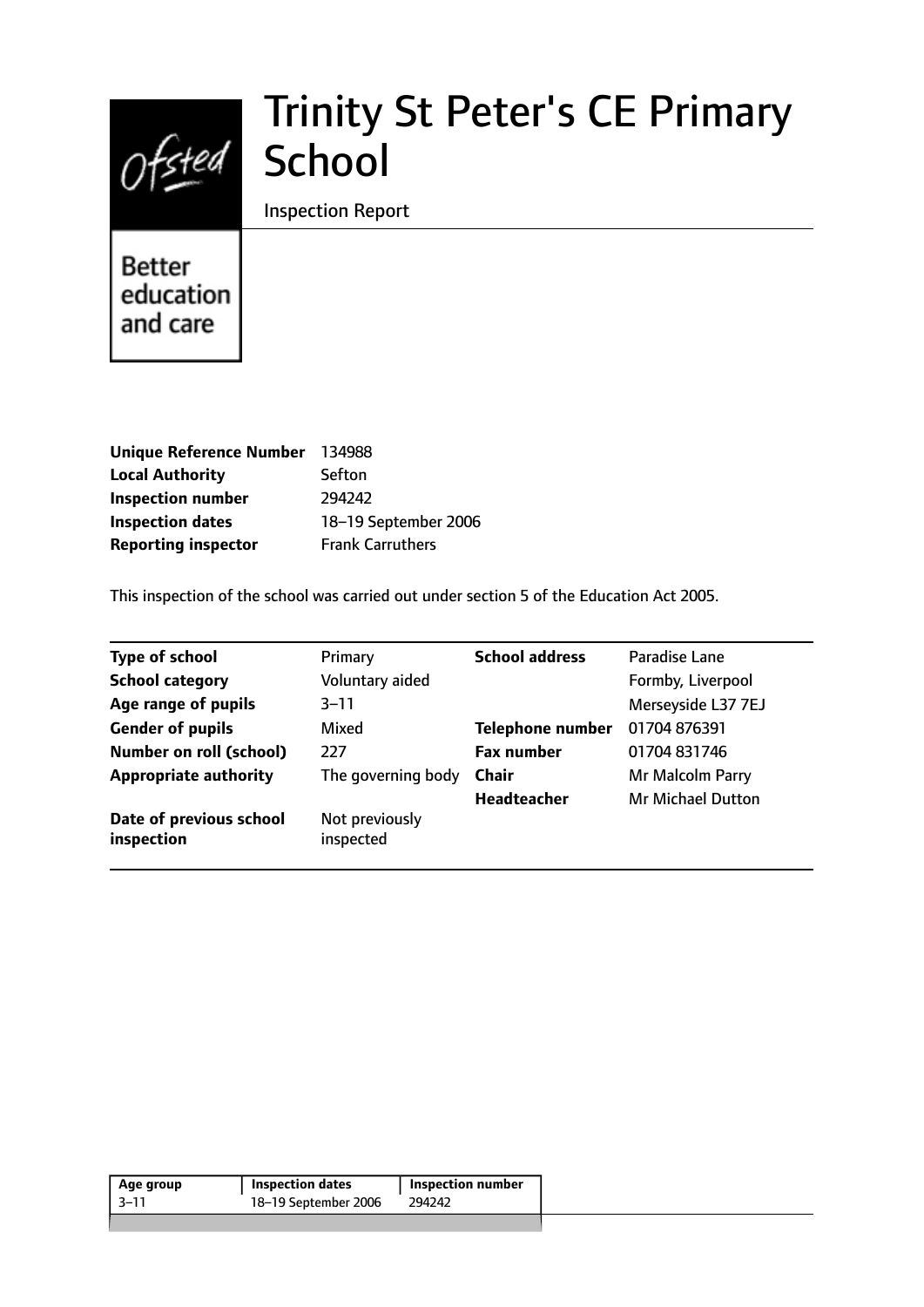© Crown copyright 2006

Website: www.ofsted.gov.uk

This document may be reproduced in whole or in part for non-commercial educational purposes, provided that the information quoted is reproduced without adaptation and the source and date of publication are stated.

Further copies of this report are obtainable from the school. Under the Education Act 2005, the school must provide a copy of this report free of charge to certain categories of people. A charge not exceeding the full cost of reproduction may be made for any other copies supplied.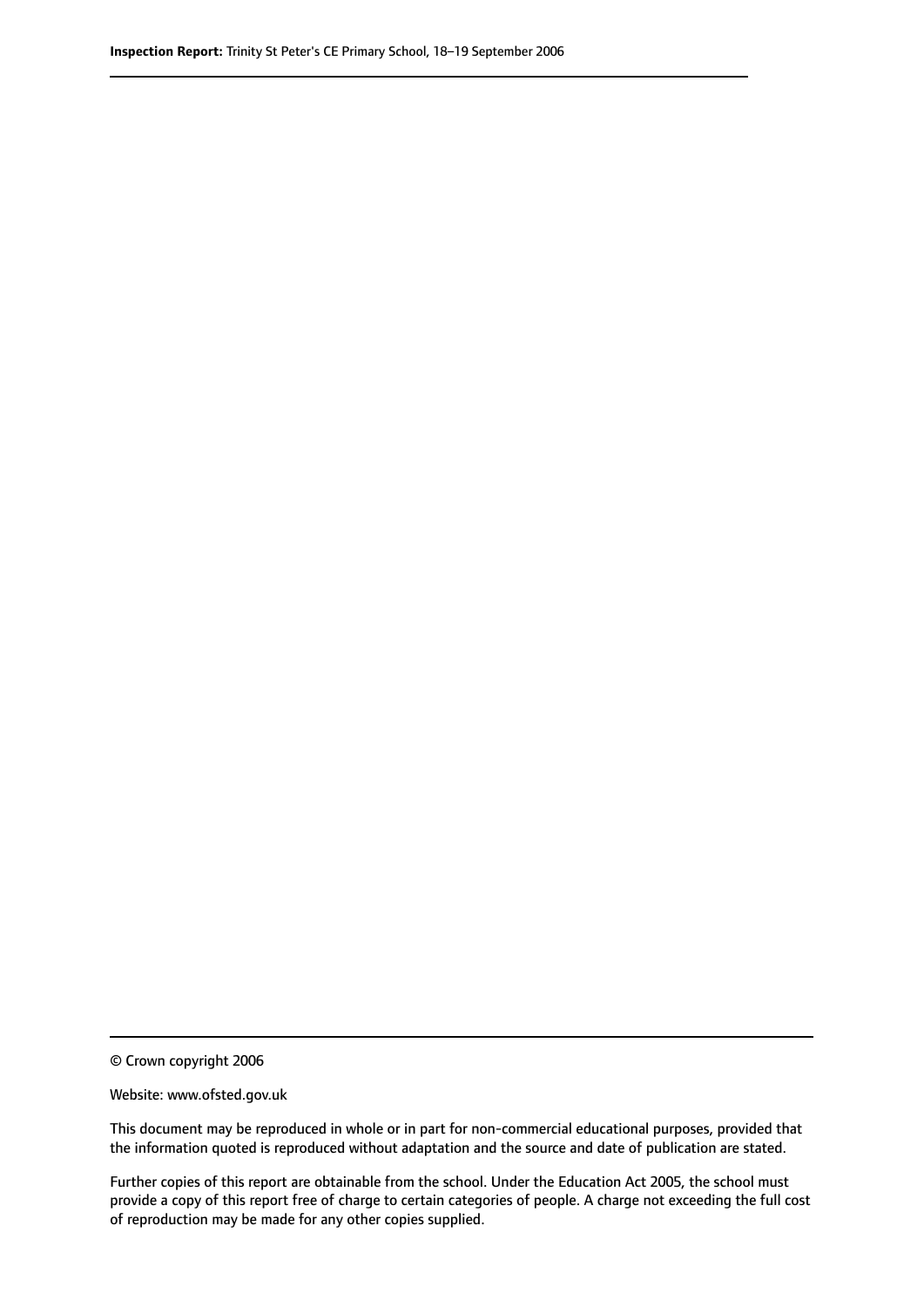## **Introduction**

The inspection was carried out by two Additional Inspectors.

## **Description of the school**

The school was formed in September 2005 from the amalgamation of two Church of England schools in Formby, a town situated between Liverpool and Southport. All children are White British and none are learning English as an additional language. The proportion of children with learning difficulties and/or disabilities is below average.

### **Key for inspection grades**

| Outstanding  |
|--------------|
| Good         |
| Satisfactory |
| Inadequate   |
|              |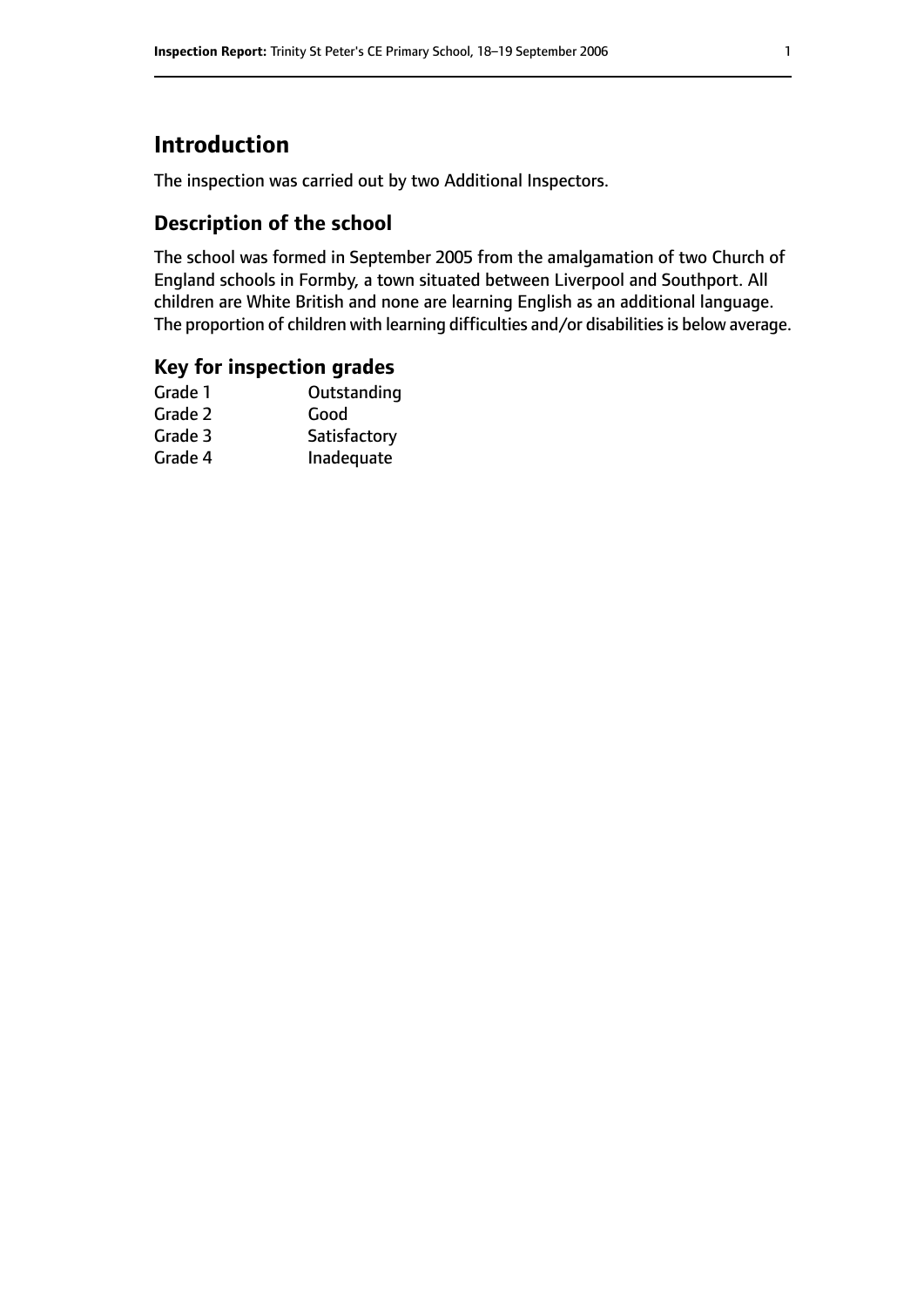## **Overall effectiveness of the school**

#### **Grade: 2**

The school has made a good start in its first year. The headteacher, governors and staff have merged two separate schools smoothly, promoting the achievement of children well and putting in place several new initiatives. Children's achievement during this time has been good and the school's first test results in Year 6 indicate high standards in English, mathematics and science. This gives the children an excellent foundation for secondary education and later life. The quality of teaching and learning is good and strengths, such as how well the staff interact with children, help them to make good progress. At times, not enough children contribute to discussions when asked questions. Teachers keep close track of how children are doing in their work but there is insufficient reference to the children's targets in marking their work for the children to know what to do next. Childrens' personal development is outstanding. They are polite, very friendly and enjoy school. Attendance is high. The children grasp important ideas about healthy lifestyles, safety and helping others exceptionally well. It is the quality of the school's ethos and its excellent systems of care and support that contribute much to these high standards of personal development.

Staff are developing a good curriculum, well rounded and enriched with a wide range of arts and sports projects through successful links with other schools. Improvements to facilities for information and communication technology have been made at the start of this term. Provision in the Foundation Stage is good and has been significantly enhanced this year with the opening of a Nursery class in the original 19th century building. Plans to move the Foundation Stage unit for children in the Nursery and Reception classes and build a new facility are well underway. The curriculum in the foundation stage is carefully planned but there is a need to give equal weighting to the outdoor area to match the work done indoors.

Leadership, management and governance of the school are good. Procedures to evaluate how well the school is doing are good and the school's own judgements about its performance closely match the findings of the inspection, though at times they are a little modest. New structures of leadership, management and governance have been established for the new school. Staff are very positive about these and how well they involve them in decision making. The school communicates with parents regularly and is developing new initiatives such as a Parent Council and the school website to provide greater opportunities for parents to be involved. The new governing body has taken forward with vigour the work of its predecessor - the interim governing body - during a period of challenge and change. It is taking stock of where it has got to and how much remains to be done to blend a cohesive team. Overall then, this is an effective school, providing good value for money and having good capacity to make further improvements.

#### **What the school should do to improve further**

• Improve the marking of children's work so that more reference is made to children's targets and the children themselves are more aware of what they need to do to make progress.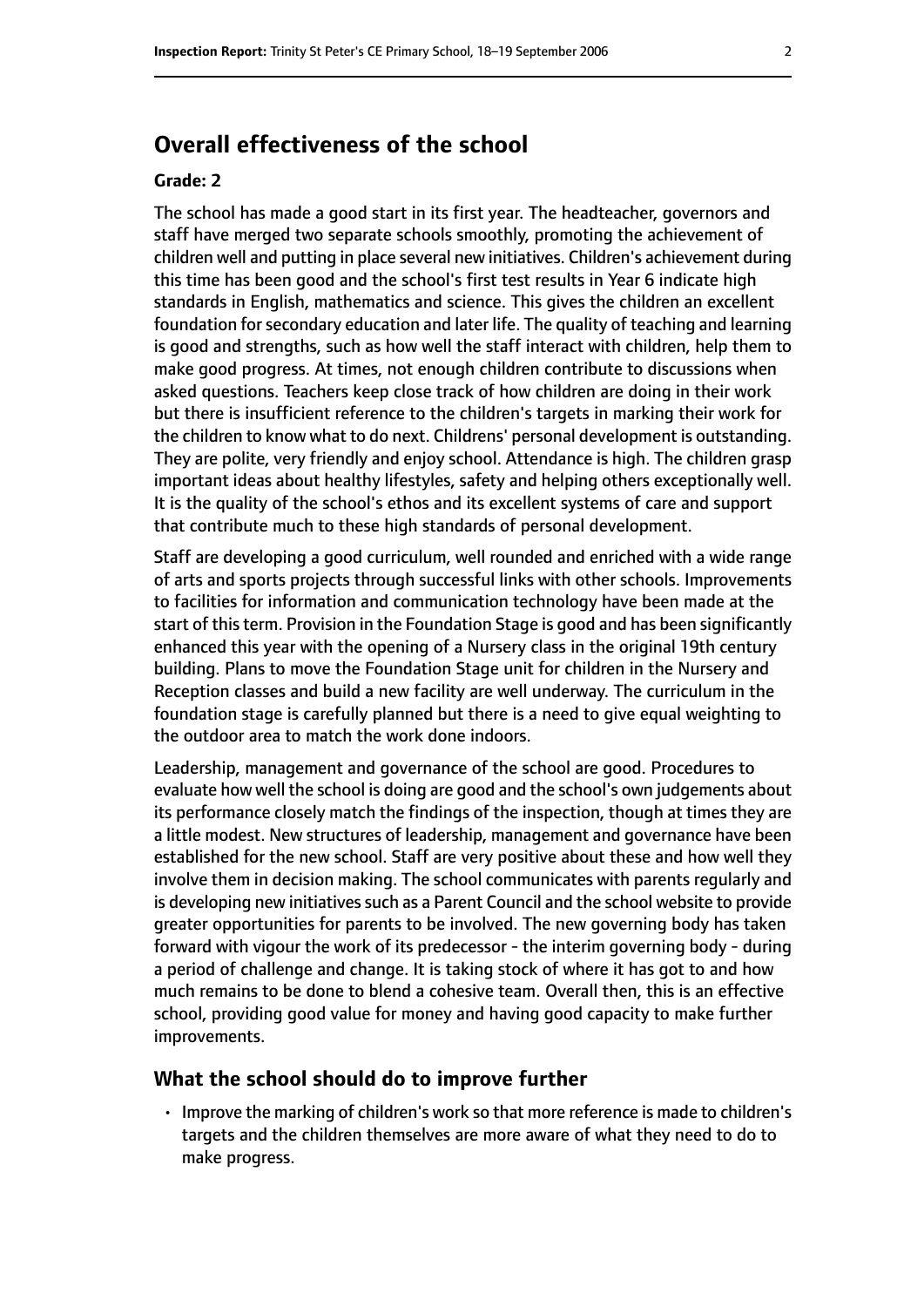- Make sure as many children as possible are asked to answer questions in whole-class sessions.
- Extend and enhance the outdoor curriculum in the Foundation Stage to reflect the work done indoors.

## **Achievement and standards**

#### **Grade: 2**

Children start in the Nursery class with levels of attainment that are above the average in the local authority. They make good progress in the Foundation Stage. Almost all reach the goals for learning expected of children at the end of the Reception year and some exceed them. This is because of good teaching and learning in both the Nursery and Reception classes.

Achievement continues to be good in both key stages 1 and 2. Information tracking the children's progress during this first school year shows children are making good progress in all year groups. The first year of test results in Year 6 show the school exceeded its own targets. Almost all children reached the expected Level 4 in English, mathematics and science and about one third of children reached the higher Level 5. Staff are building well on this because assessment and tracking procedures give clear information so they can plan for further success.

## **Personal development and well-being**

#### **Grade: 1**

The school's judgement that the children's personal development is good is modest and inspectors judge it to be outstanding. The children love coming to school and this is reflected in their sustained high levels of attendance.

The school's emphasis on promoting well-being givesthem an informed understanding of healthy lifestyle choices and they are safety conscious from an early age. The children say that incidents of bad behaviour are rare and are dealt with very quickly. They are keen to learn, behave very well indeed, work hard in individual and team activities and are keen to make the most of what their school offers. The active School Council ensures that all children have a voice and a valued role in decision making. Children are given plenty of scope to suggest and implement ideas, taking great pride in the impact of their work. On developing the play areas, one child commented, 'We love our outside space and we want to make the most of it.'

The children'sspiritual, moral and social development is good, fostered by the school's Christian ethos. The children are very aware of the differences between religions and some traditions but there is scope for improvement in their awareness of the cultural diversities of society.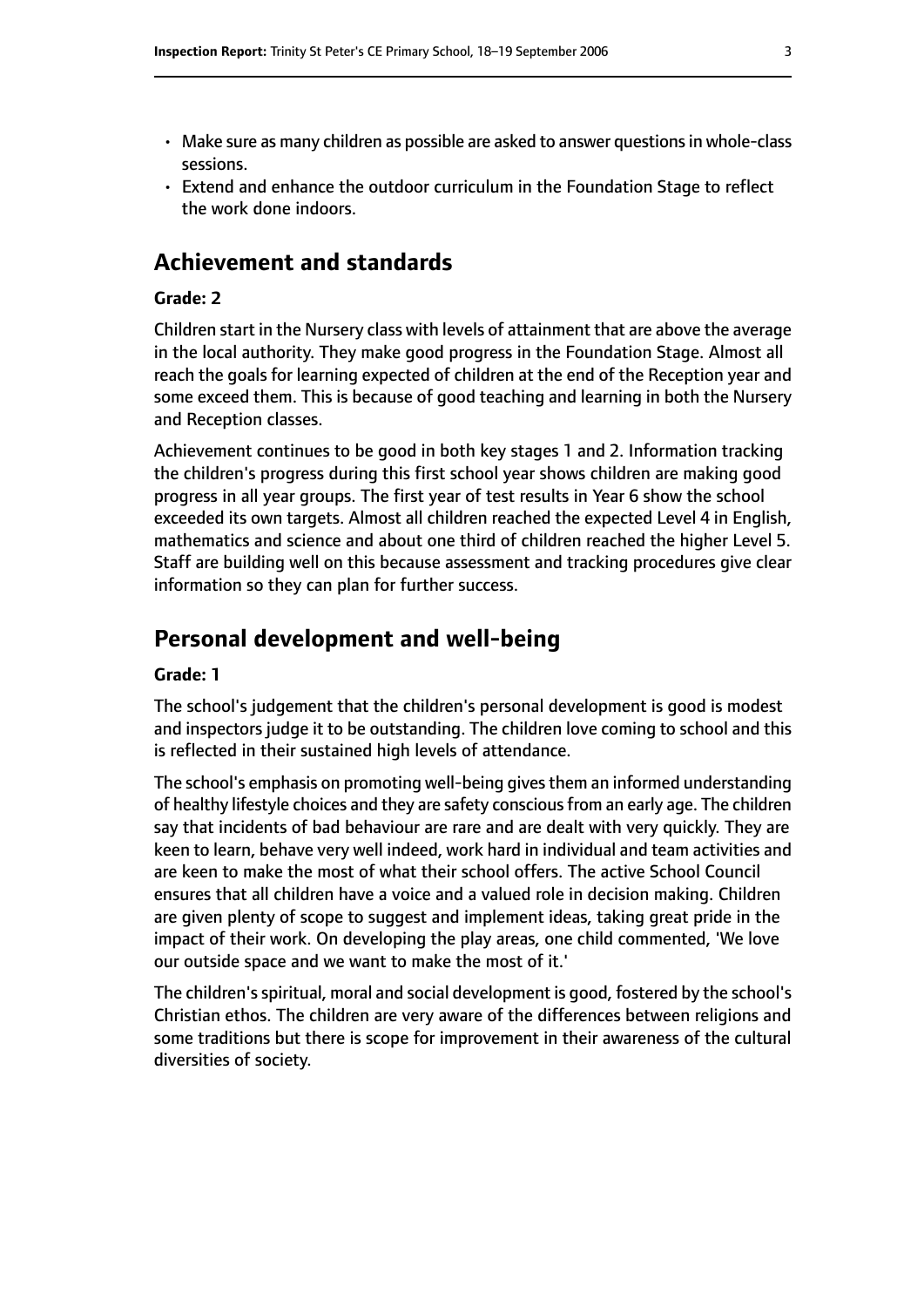## **Quality of provision**

#### **Teaching and learning**

#### **Grade: 2**

The positive atmosphere typically found in lessons reflects the childrens' enjoyment, excellent classroom relationships and success in learning. Relationships between staff and children are very positive and lessons have good pace so that children learn quickly. Children feel that their contribution is important and the work provided for them matches their different learning needs. Effective individualised questions help to consolidate and extend children's learning and challenge high-flyers to deepen their understanding. At times, however, some children do not volunteer to answer questions and are not fully involved in discussions. Children who find learning difficult benefit from secure systems where focused care and support help them to make good progress, but in a few whole-class sessions support staff are not used to full effect. There are good strategies for target-setting and the tracking of children's progress is thorough. Marking and written feedback, however, do not consistently help children understand what they must do to achieve their target and what are the next steps in their learning.

#### **Curriculum and other activities**

#### **Grade: 2**

The school offers a good, well planned curriculum that is enriched through established partnerships with other schools. A successful feature is the experience provided by promoting literacy through other subjects, which make activities fun and learning vibrant so children see connections between ideas. Links between other subjects and skills are less well developed. In the Foundation Stage themes and topics are carefully planned, addressing all the areas of learning. The outdoor curriculum, however, is not yet fully planned to enhance the indoor curriculum on a larger scale. A vast range of extra-curricular activities for older children enrich the developing curriculum very well.

#### **Care, guidance and support**

#### **Grade: 1**

Care, guidance and support for children are outstanding. In judging these aspects, the school's views are modest. Staff know the children and their families well and parents report that these aspects are real strengths of the school. Procedures and practices for all aspects of child protection, health, safety and safe recruitment are robust.

Links with outside agencies promote the well-being of children exceptionally well. For example, the school has developed links with behaviour support specialists and a bereavement counsellor to help children experiencing difficulties in their lives. Lessons in personal, social and health education give the children very good opportunities to reflect on their feelings. Arrangements for children starting in the new Nursery class are very good and a strong relationship is forged with parents. As a result, children settle quickly into routines. Links with the associated high school are similarly very valuable in smoothing the transition to secondary school.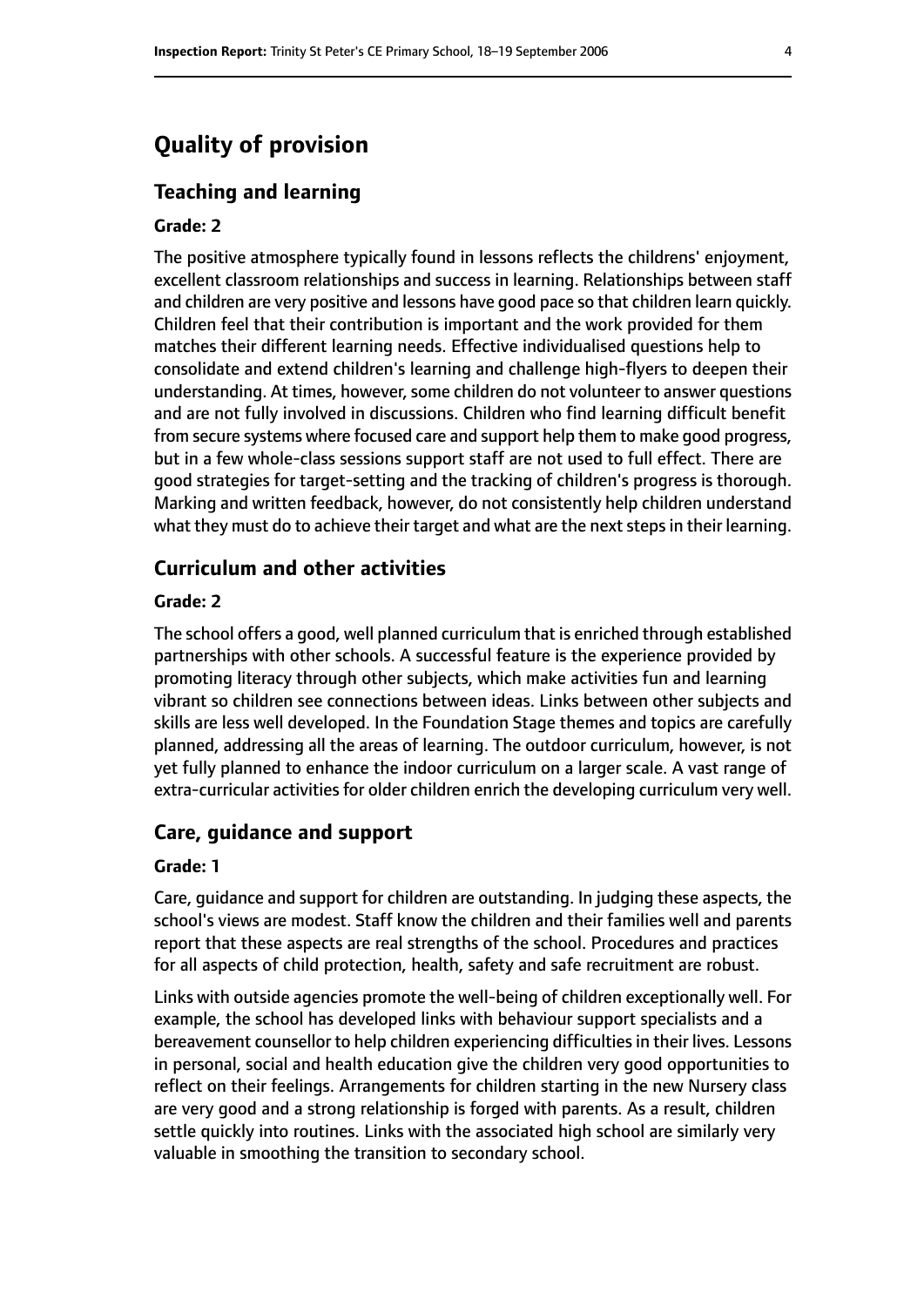The promotion of good behaviour and giving the children a say in whole-school decision making are excellent. Staff have developed very good procedures that monitor and track children's achievements. These are being refined well and are increasingly effective in identifying the learning needs of children and setting targets.

## **Leadership and management**

#### **Grade: 2**

The headteacher and senior managers have worked effectively to promote the vision of a new school with a commitment to high standards and a strong place in the community. This commitment is reflected in initiatives already undertaken, such as coursesfor parents, the establishment of the Nursery class and before and after-school care, as well as proposals to develop full wrap-around care for parents who want it. The great majority of parents support this vision, though a small minority consider they are not kept well informed of school proposals and actions. Inspectors find the school has communicated effectively with parents through newsletters, other correspondence and meetings during its first year of change and development. It is seeking more ways of helping parents to have their part in consulting over change, for instance through the establishment of a Parents' Council.

New management structures, including teaching assistants as well as teaching staff, are contributing well to an openness in decision making. Governors, some new and some from before the time of the amalgamation, have worked hard to promote the shared vision of the new school. They are successfully adapting to new committee structures they have created and they are aware that they have further work to do to confirm lines of communication among members, committees and the full governing body and to establish a single ethos for their working.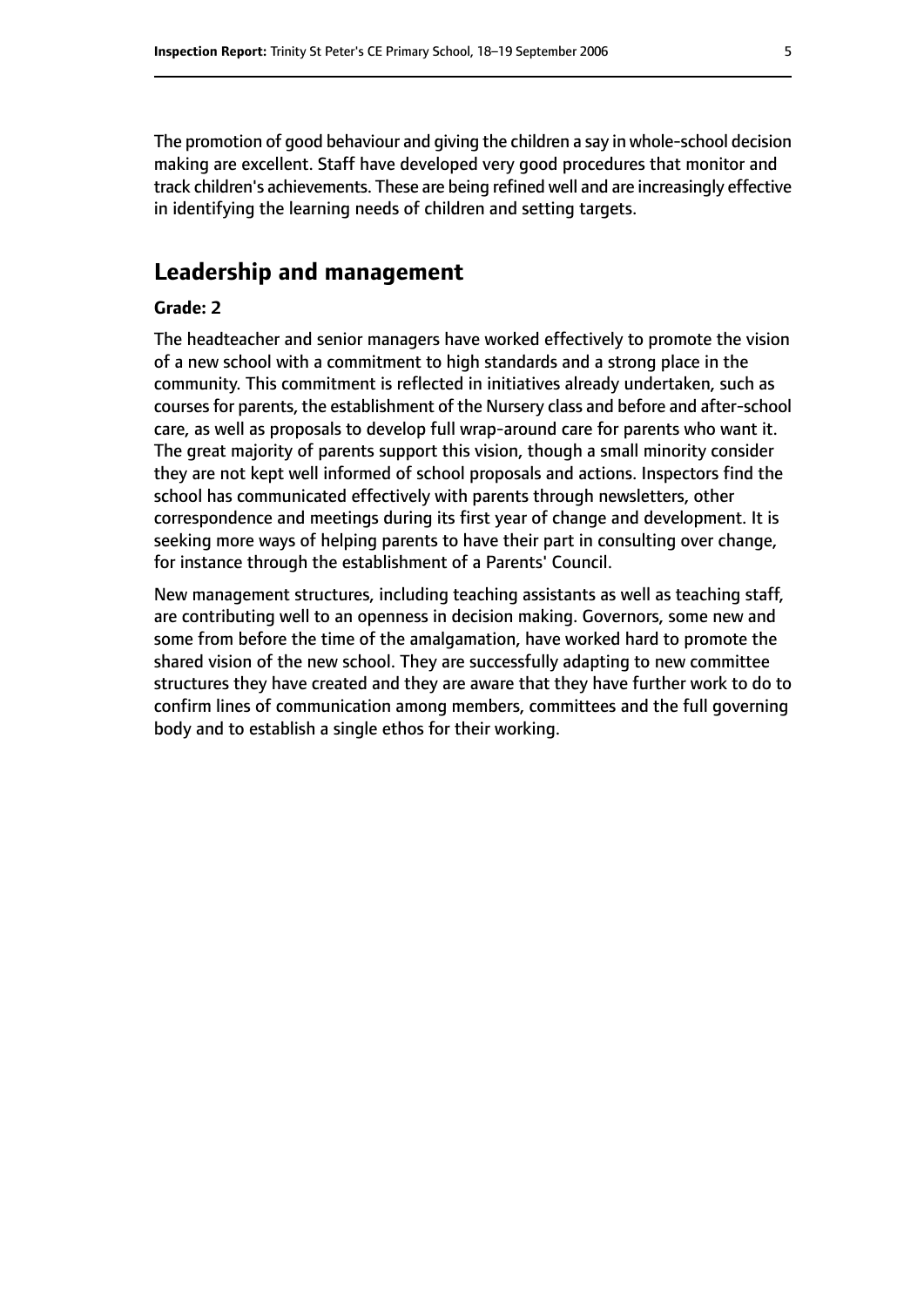**Any complaints about the inspection or the report should be made following the procedures set out inthe guidance 'Complaints about school inspection', whichis available from Ofsted's website: www.ofsted.gov.uk.**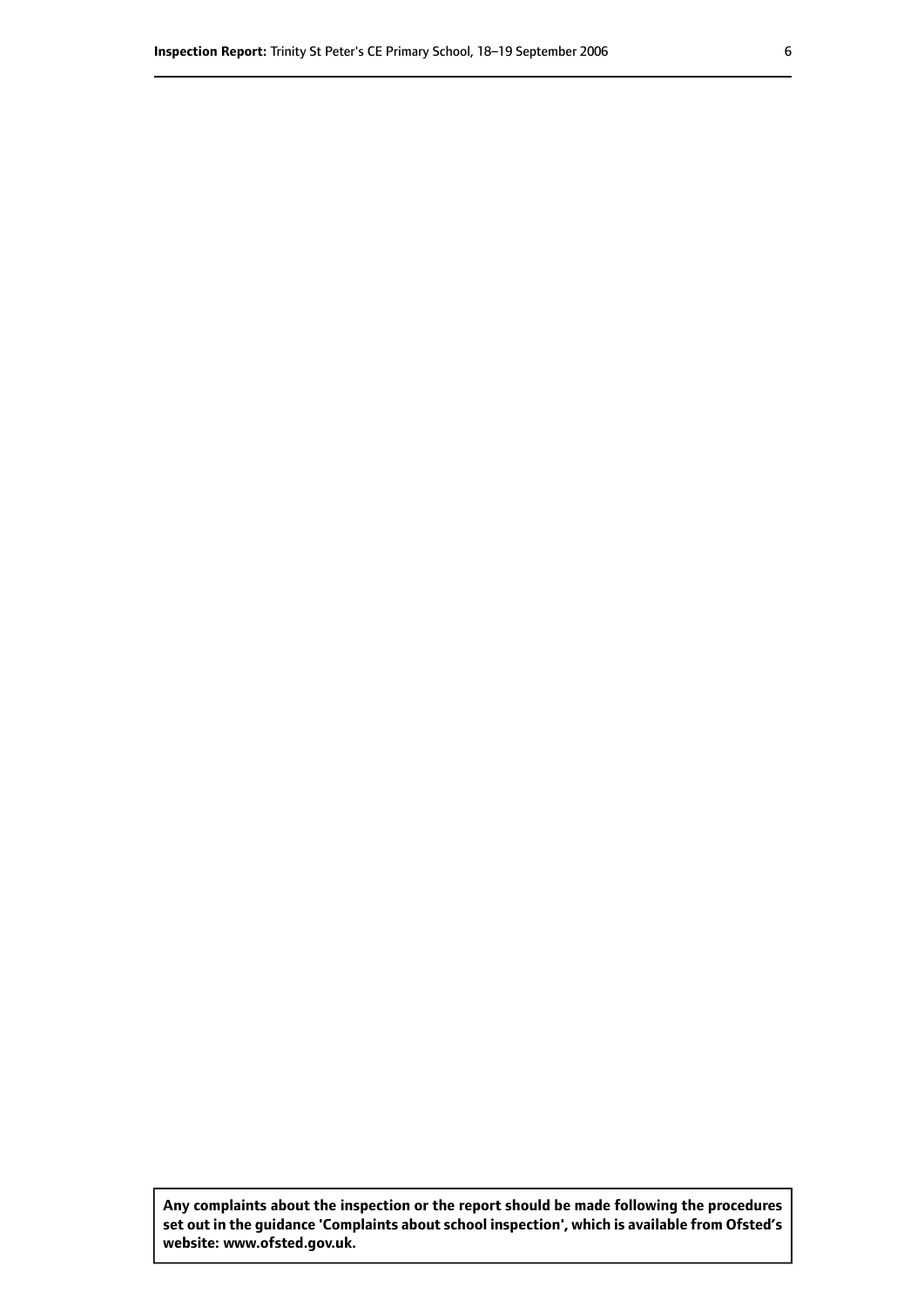# **Inspection judgements**

| Key to judgements: grade 1 is outstanding, grade 2 good, grade 3 satisfactory, and grade 4 | School         |
|--------------------------------------------------------------------------------------------|----------------|
| inadeauate                                                                                 | <b>Overall</b> |

## **Overall effectiveness**

| How effective, efficient and inclusive is the provision of education, integrated<br>care and any extended services in meeting the needs of learners? |           |
|------------------------------------------------------------------------------------------------------------------------------------------------------|-----------|
| How well does the school work in partnership with others to promote learners'<br>well-being?                                                         |           |
| The quality and standards in the Foundation Stage                                                                                                    |           |
| The effectiveness of the school's self-evaluation                                                                                                    |           |
| The capacity to make any necessary improvements                                                                                                      |           |
| Effective steps have been taken to promote improvement since the last<br>inspection                                                                  | <b>NA</b> |

## **Achievement and standards**

| How well do learners achieve?                                                                               |  |
|-------------------------------------------------------------------------------------------------------------|--|
| The standards <sup>1</sup> reached by learners                                                              |  |
| How well learners make progress, taking account of any significant variations between<br>groups of learners |  |
| How well learners with learning difficulties and disabilities make progress                                 |  |

## **Personal development and well-being**

| How good is the overall personal development and well-being of the<br>learners?                                  |  |
|------------------------------------------------------------------------------------------------------------------|--|
| The extent of learners' spiritual, moral, social and cultural development                                        |  |
| The behaviour of learners                                                                                        |  |
| The attendance of learners                                                                                       |  |
| How well learners enjoy their education                                                                          |  |
| The extent to which learners adopt safe practices                                                                |  |
| The extent to which learners adopt healthy lifestyles                                                            |  |
| The extent to which learners make a positive contribution to the community                                       |  |
| How well learners develop workplace and other skills that will contribute to<br>their future economic well-being |  |

## **The quality of provision**

| How effective are teaching and learning in meeting the full range of the<br>learners' needs?          |  |
|-------------------------------------------------------------------------------------------------------|--|
| How well do the curriculum and other activities meet the range of needs<br>and interests of learners? |  |
| How well are learners cared for, guided and supported?                                                |  |

 $^1$  Grade 1 - Exceptionally and consistently high; Grade 2 - Generally above average with none significantly below average; Grade 3 - Broadly average to below average; Grade 4 - Exceptionally low.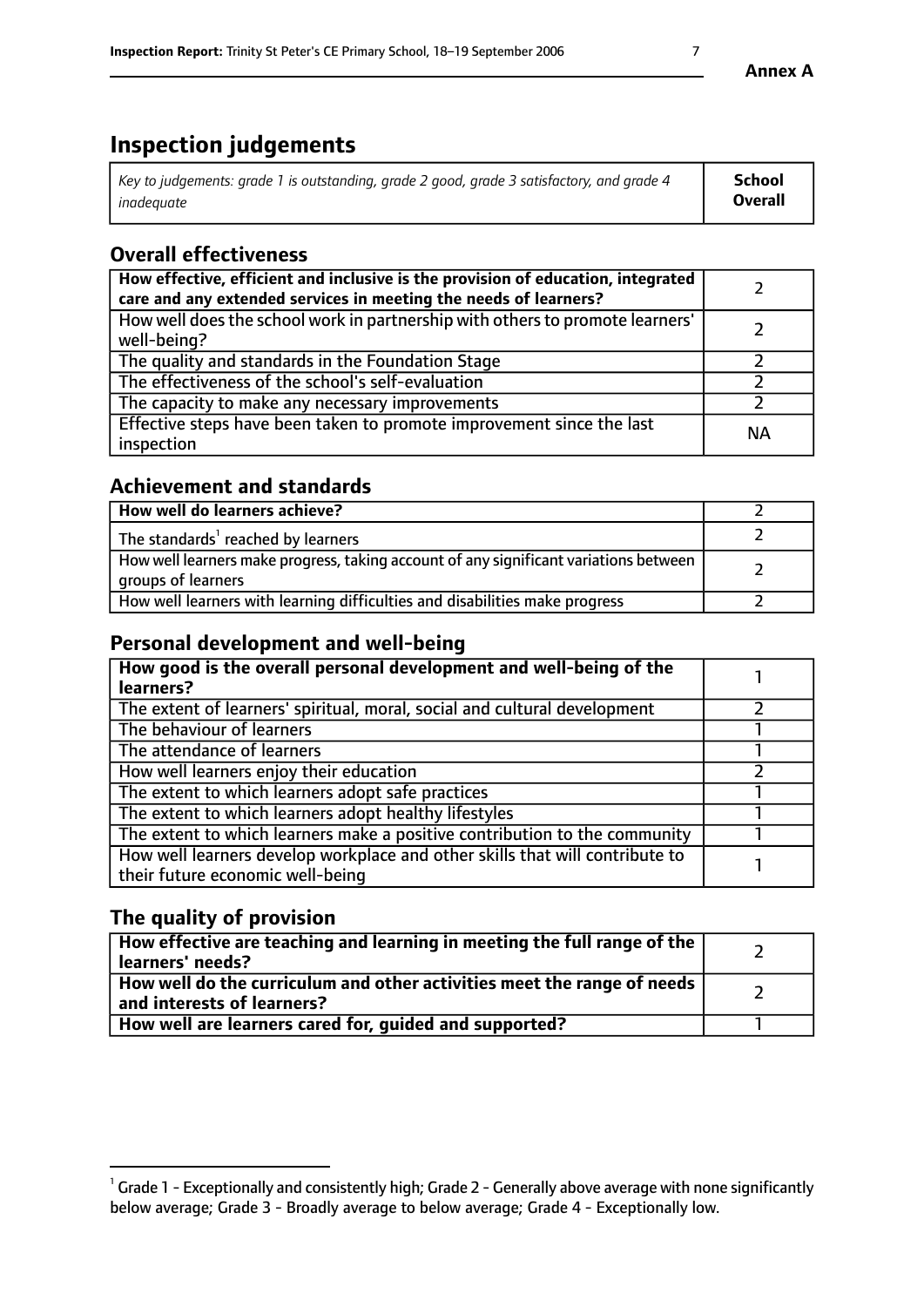## **Leadership and management**

| How effective are leadership and management in raising achievement<br>and supporting all learners?                                              |               |
|-------------------------------------------------------------------------------------------------------------------------------------------------|---------------|
| How effectively leaders and managers at all levels set clear direction leading<br>to improvement and promote high quality of care and education |               |
| How effectively performance is monitored, evaluated and improved to meet<br>challenging targets                                                 | $\mathcal{L}$ |
| How well equality of opportunity is promoted and discrimination tackled so<br>that all learners achieve as well as they can                     |               |
| How effectively and efficiently resources, including staff, are deployed to<br>achieve value for money                                          | $\mathcal{L}$ |
| The extent to which governors and other supervisory boards discharge their<br>responsibilities                                                  |               |
| Do procedures for safequarding learners meet current government<br>requirements?                                                                | Yes           |
| Does this school require special measures?                                                                                                      | No            |
| Does this school require a notice to improve?                                                                                                   | <b>No</b>     |